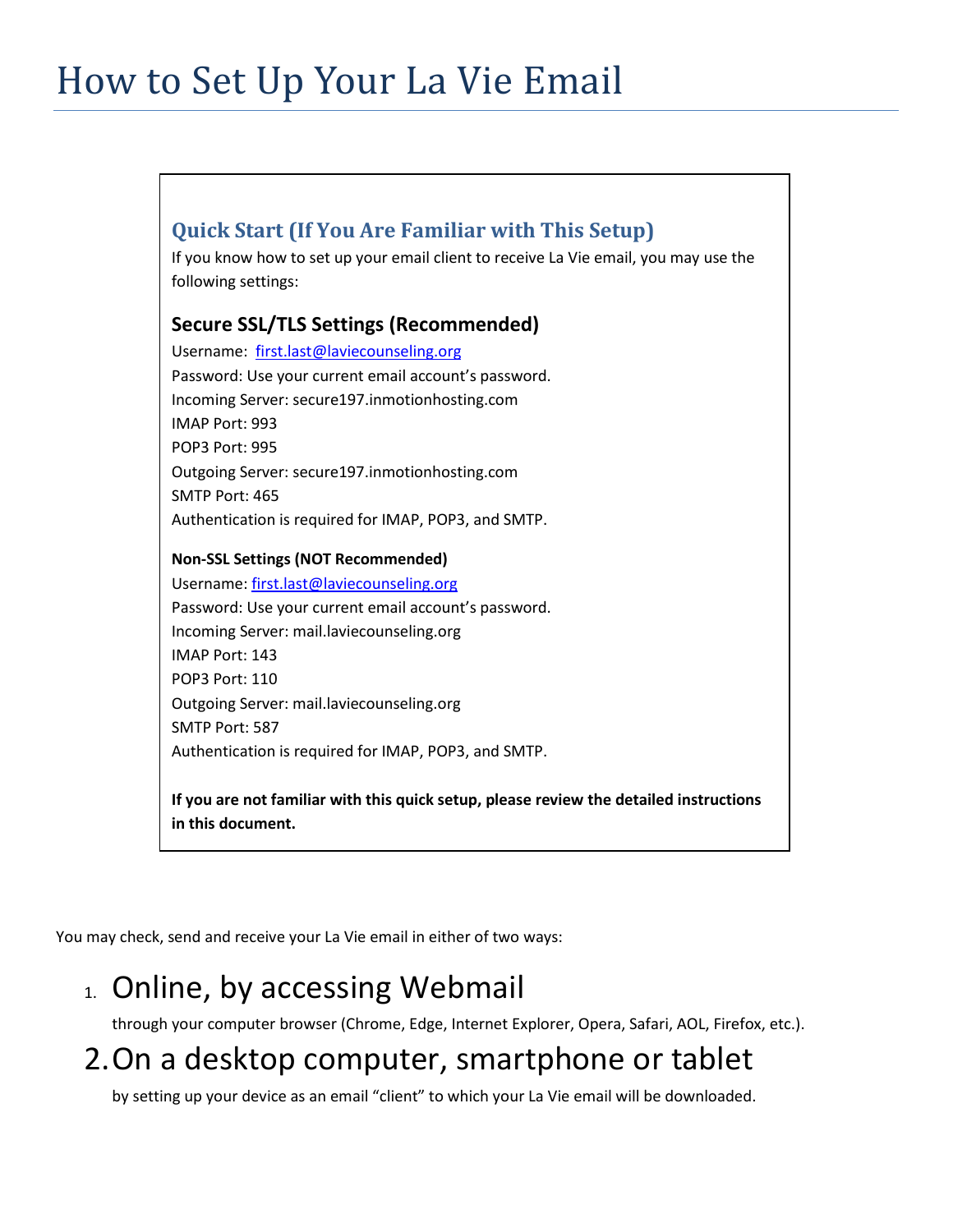To get started, please visit the following link on your browser:

# <http://www.laviecounseling.org/webmail>

You will be directed to the following screen:

| 네<br>$\frac{1}{2}$<br>LOGIN           |
|---------------------------------------|
|                                       |
|                                       |
| Need help resetting your<br>password? |
| C InMotion Hosting                    |
|                                       |

Here, please enter your La Vie email address, ex *[first.last@laviecounseling.org](mailto:first.last@laviecounseling.org)* and your password.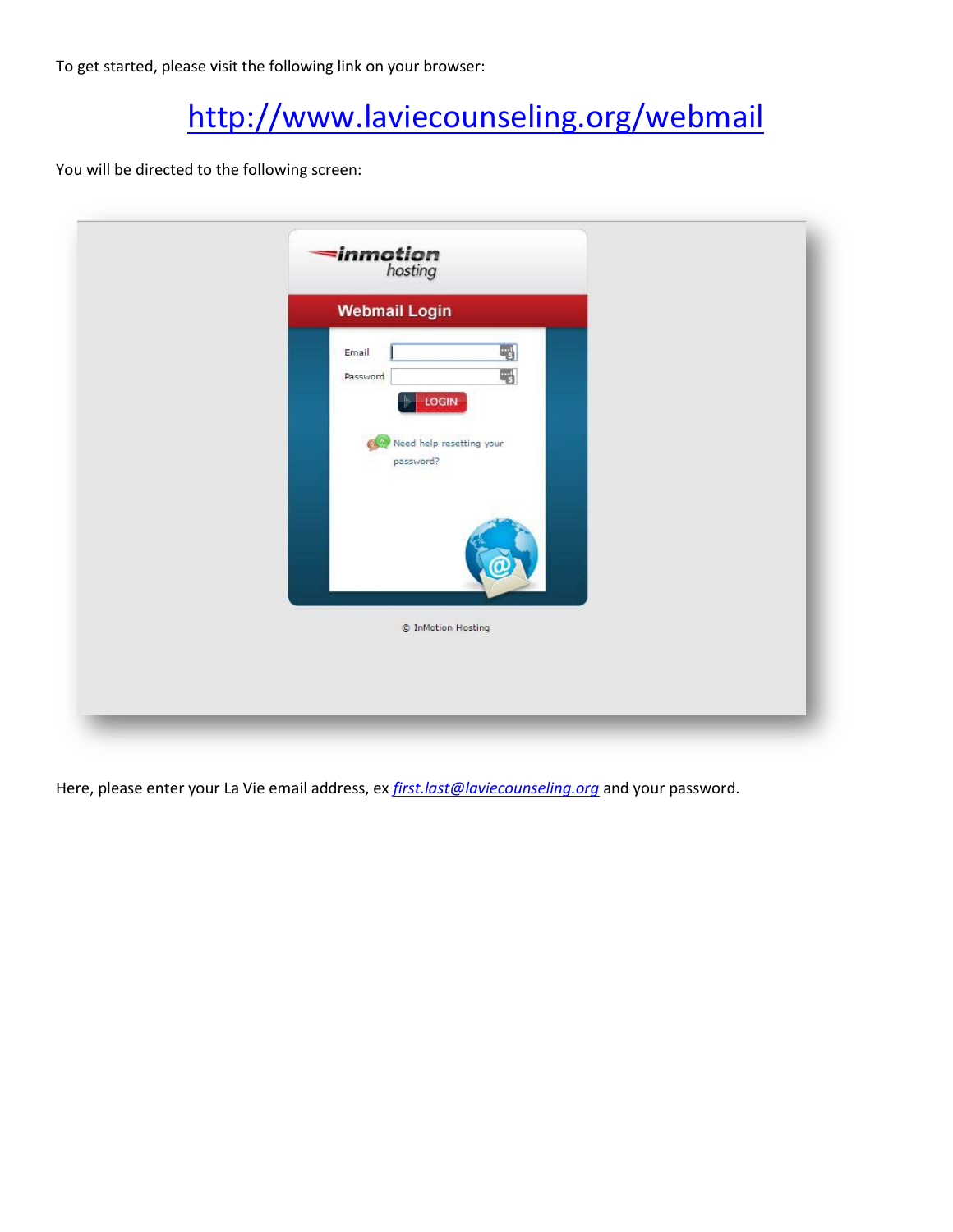

Click on "Got it" to continue. The screen will change to this:

| <b>Webmail</b>                                                                                   |                                           | WEBMASTER11@LAVIECOUNSELING.ORG +<br><b>G-LOGOUT</b> |  |
|--------------------------------------------------------------------------------------------------|-------------------------------------------|------------------------------------------------------|--|
| Choose a Default Webmail Application                                                             |                                           |                                                      |  |
| <b>Schorde</b>                                                                                   | roundcube<br>open source webmail software | SauirrelMail                                         |  |
| <b>Set as Default</b>                                                                            | Set as Default                            | Set as Default                                       |  |
| For more email configuration options, click the User Preferences menu in the top navigation bar. |                                           |                                                      |  |

These are the three webmail applications that are available. Each has a different interface. You may switch between these applications any time you wish. The middle one, Roundcube, has the cleanest interface and that's the one we recommend you to use.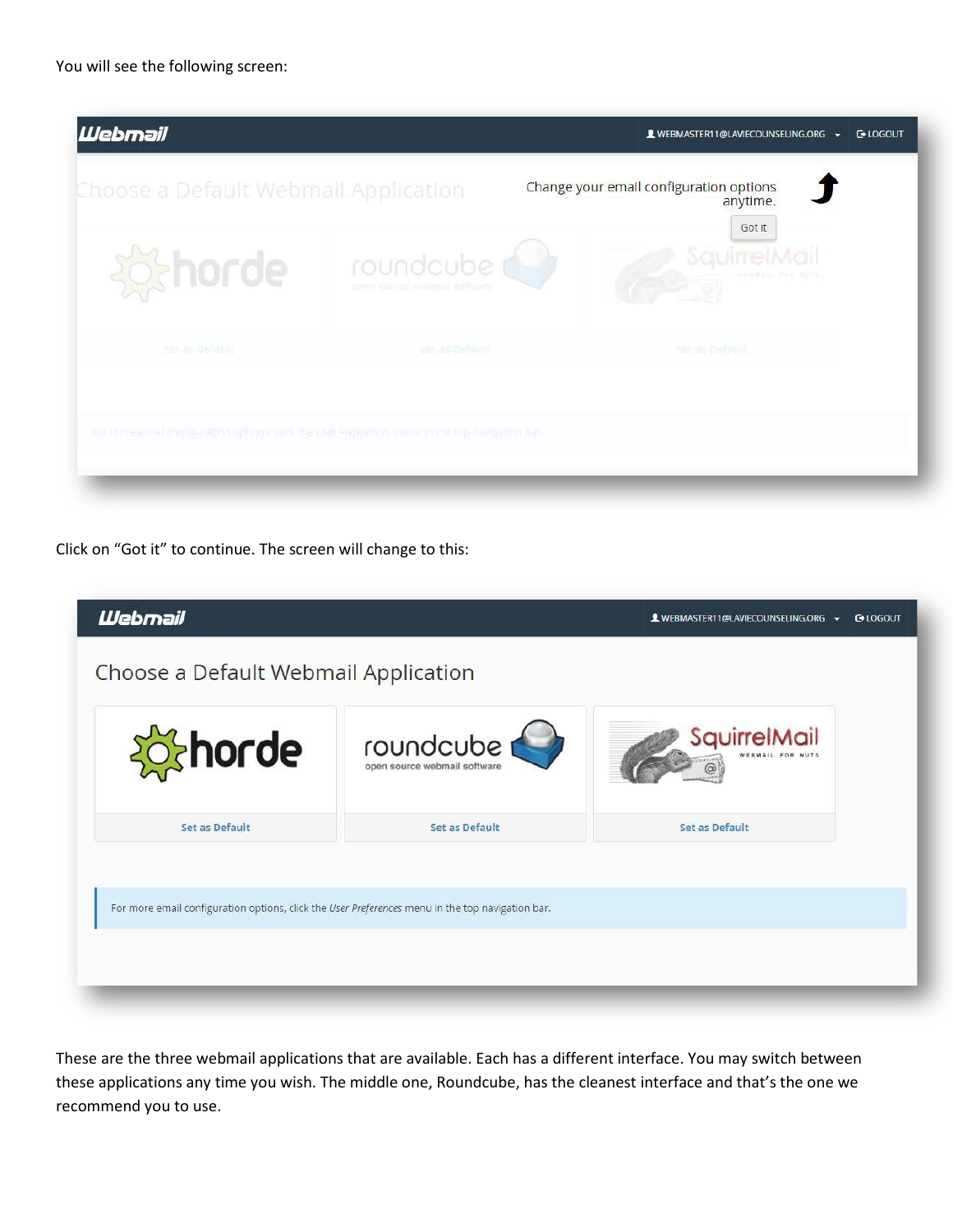Click on the link "Set as Default" under the application of your choice. In this example, we click the Roundcube app.



The "Default" lights up with a star next to it. Now, click on the Roundcube logo. You will enter the app and see this screen:



By clicking the down arrow next to your email address, the drop down menu will open to show your preferences.